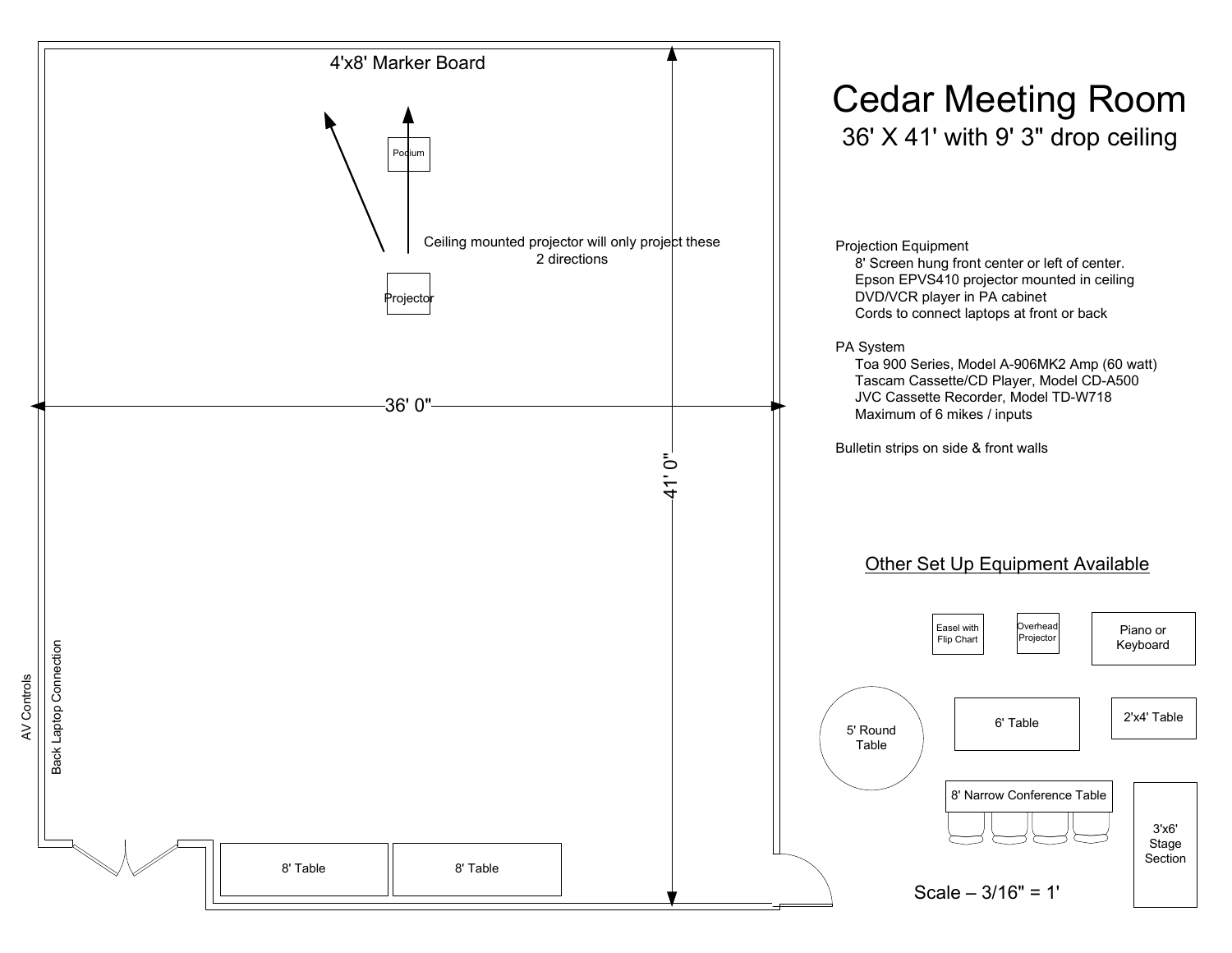

36' X 41' with 9' 3" drop ceiling

Auditorium Style Seating for 128with 2 tables in back

#### Projection Equipment

 8' Screen hung front center or left of center. Epson EPVS410 projector mounted in ceilingDVD/VCR player in PA cabinetCords to connect laptops at front or back

#### PA System

 Toa 900 Series, Model A-906MK2 Amp (60 watt)Tascam Cassette/CD Player, Model CD-A500JVC Cassette Recorder, Model TD-W718Maximum of 6 mikes / inputs

Bulletin strips on side & front walls

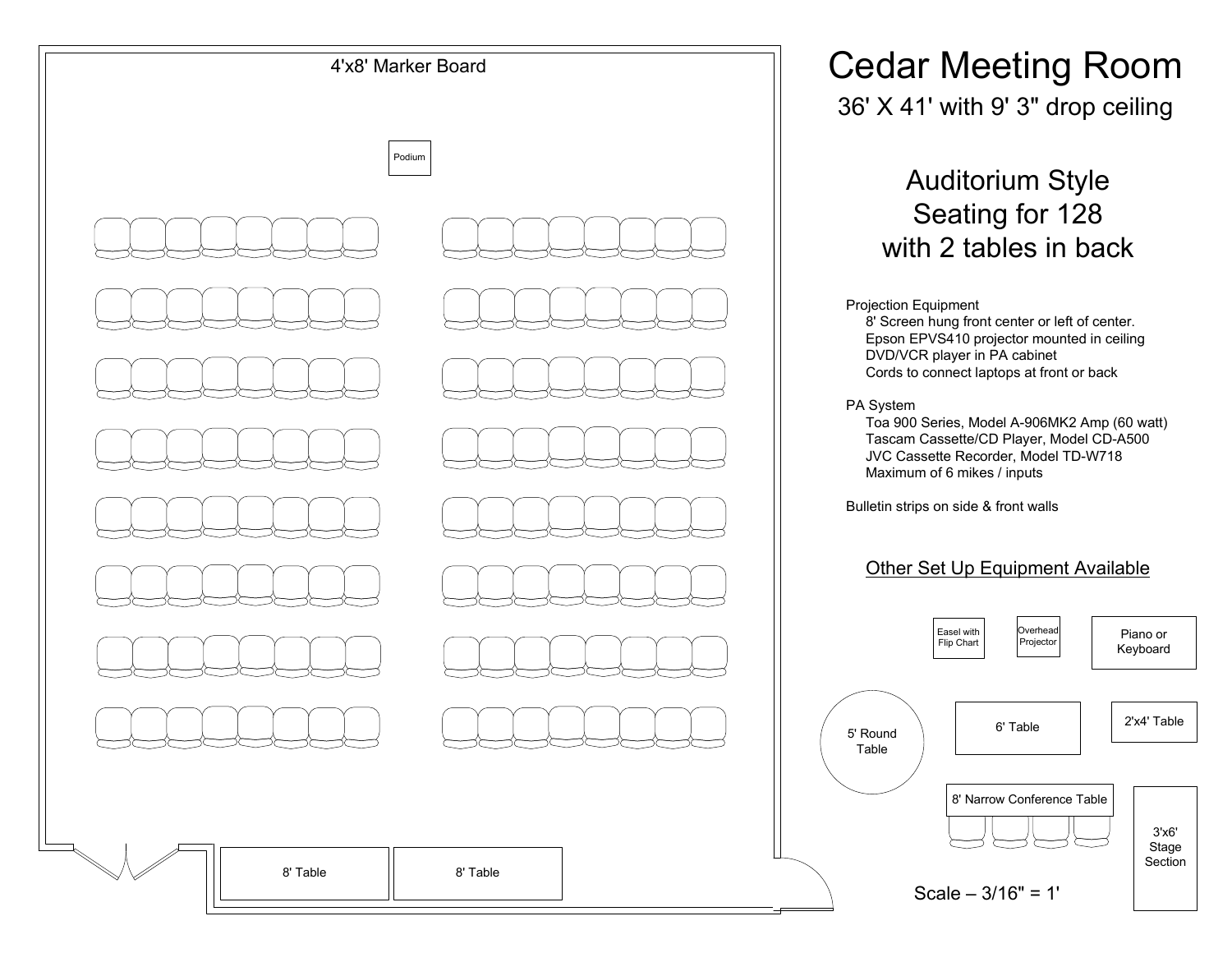

36' X 41' with 9' 3" drop ceiling

## Casual Auditorium StyleSeating for 112with 1 table in back

#### Projection Equipment

 8' Screen hung front center or left of center. Epson EPVS410 projector mounted in ceilingDVD/VCR player in PA cabinetCords to connect laptops at front or back

PA System

 Toa 900 Series, Model A-906MK2 Amp (60 watt)Tascam Cassette/CD Player, Model CD-A500JVC Cassette Recorder, Model TD-W718Maximum of 6 mikes / inputs

Bulletin strips on side & front walls

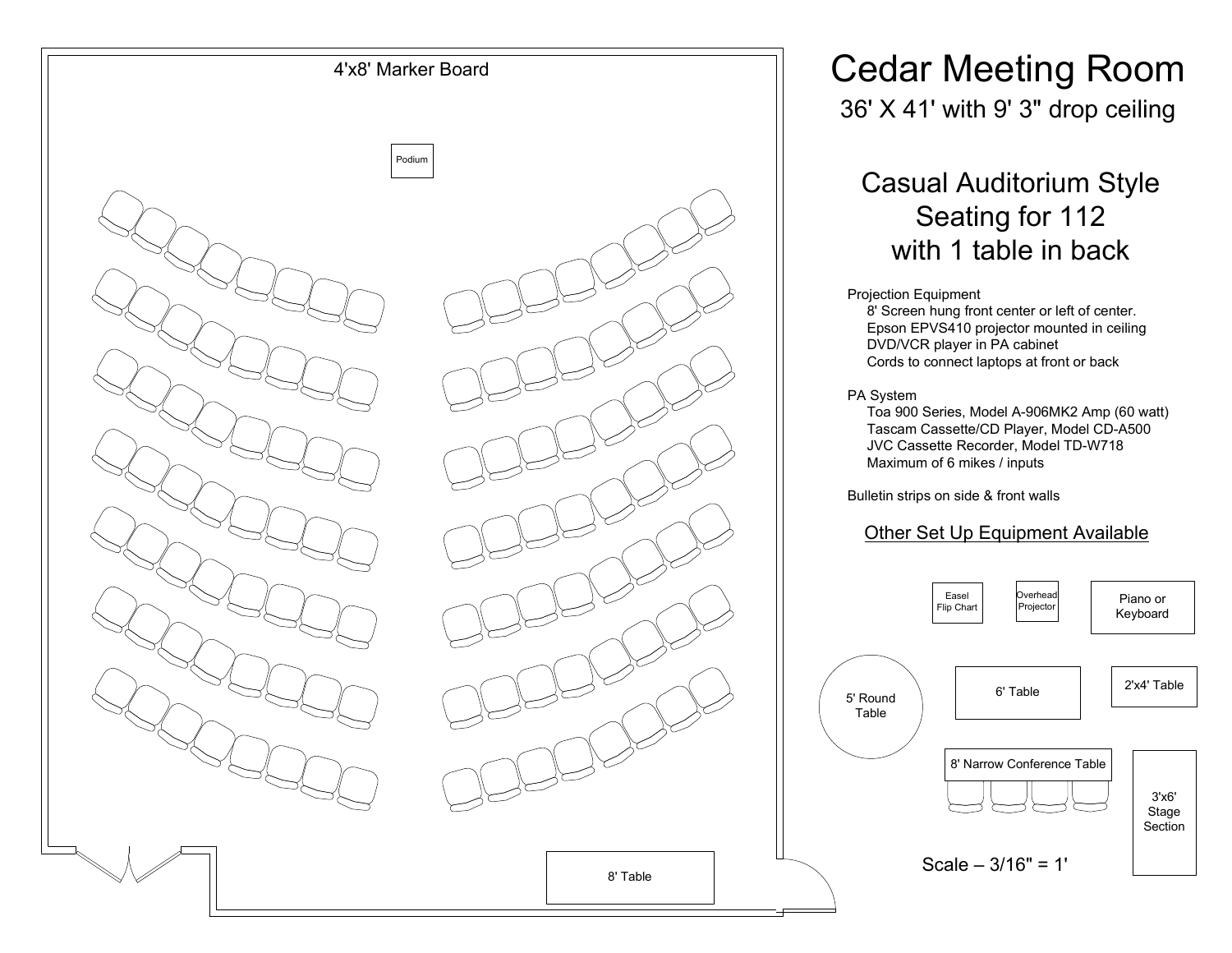

36' X 41' with 9' 3" drop ceiling

## Conference StyleSeating for 72behind narrow tables

Projection Equipment

 8' Screen hung front center or left of center. Epson EPVS410 projector mounted in ceilingDVD/VCR player in PA cabinetCords to connect laptops at front or back

 Toa 900 Series, Model A-906MK2 Amp (60 watt)Tascam Cassette/CD Player, Model CD-A500JVC Cassette Recorder, Model TD-W718Maximum of 6 mikes / inputs

Bulletin strips on side & front walls

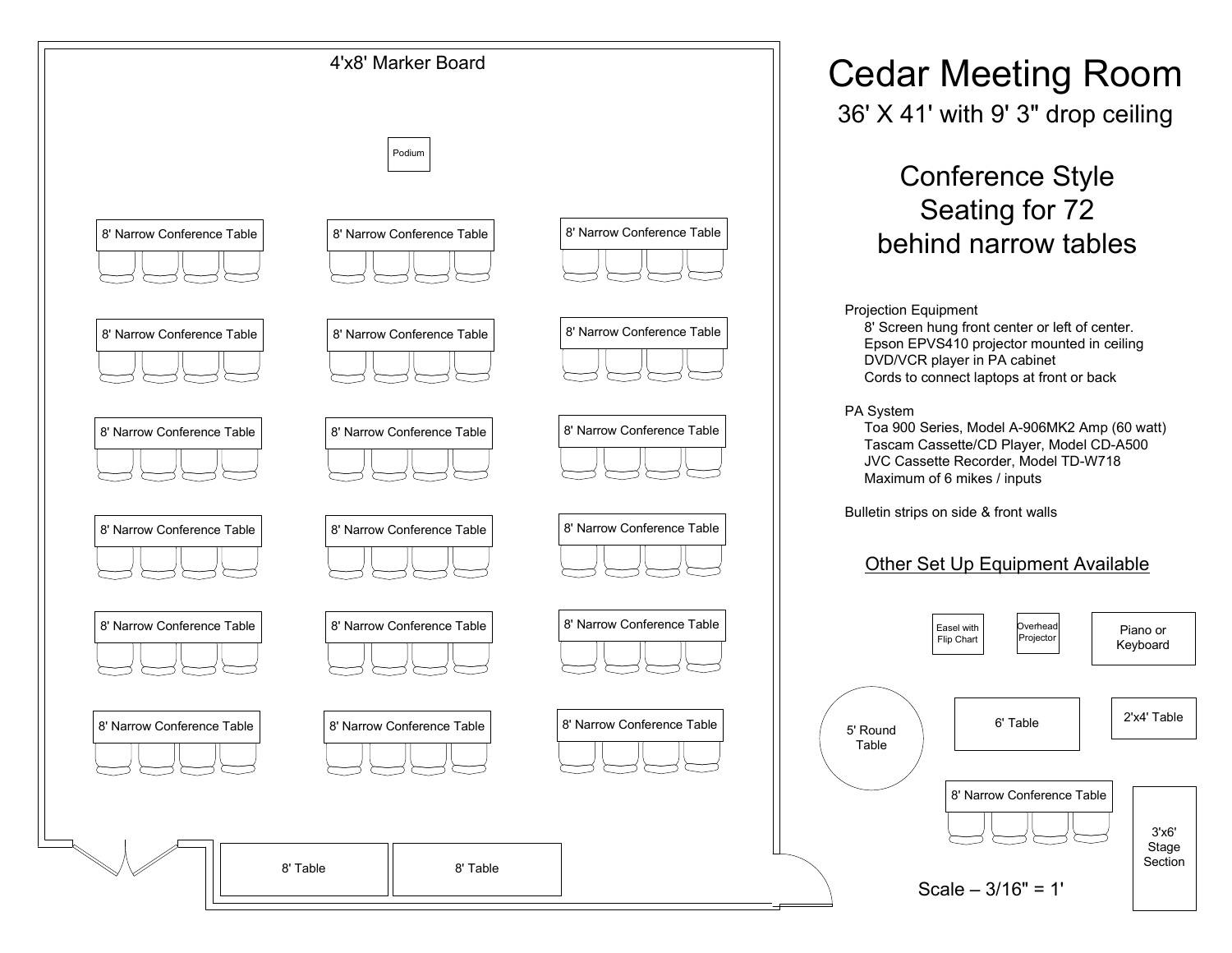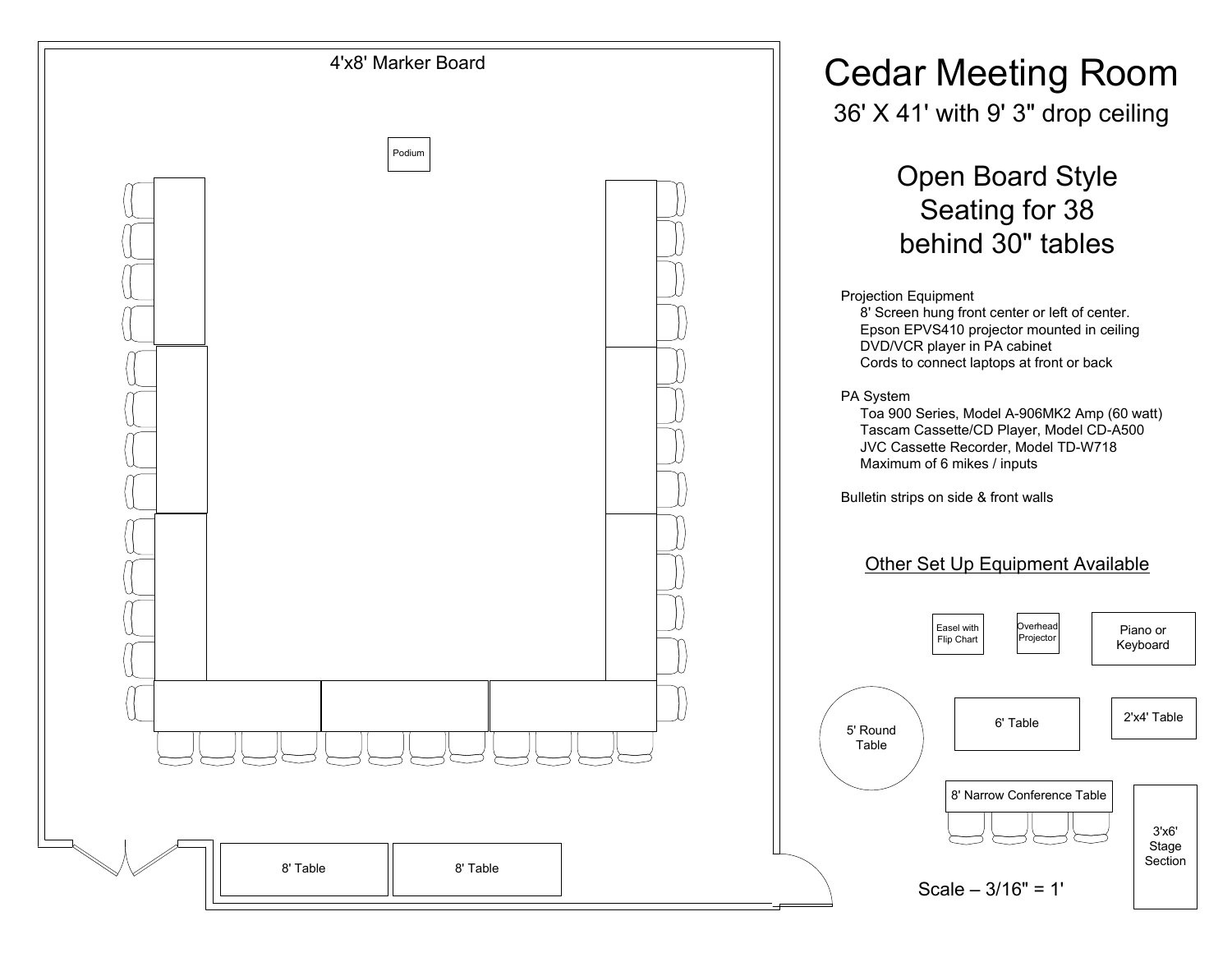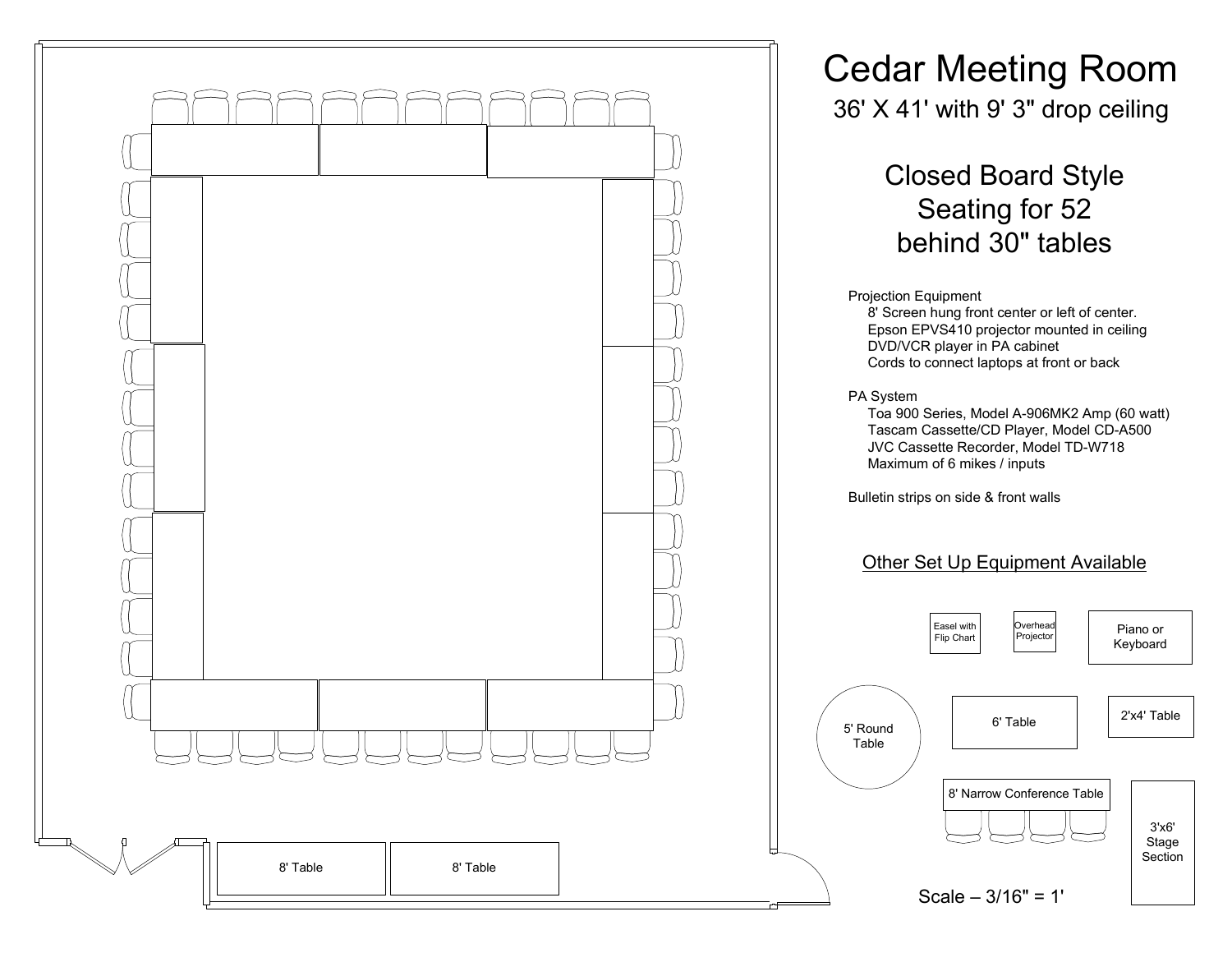

36' X 41' with 9' 3" drop ceiling

## Round Table StyleSeating for 60

#### Projection Equipment

 8' Screen hung front center or left of center. Epson EPVS410 projector mounted in ceilingDVD/VCR player in PA cabinetCords to connect laptops at front or back

 Toa 900 Series, Model A-906MK2 Amp (60 watt)Tascam Cassette/CD Player, Model CD-A500JVC Cassette Recorder, Model TD-W718Maximum of 6 mikes / inputs

Bulletin strips on side & front walls

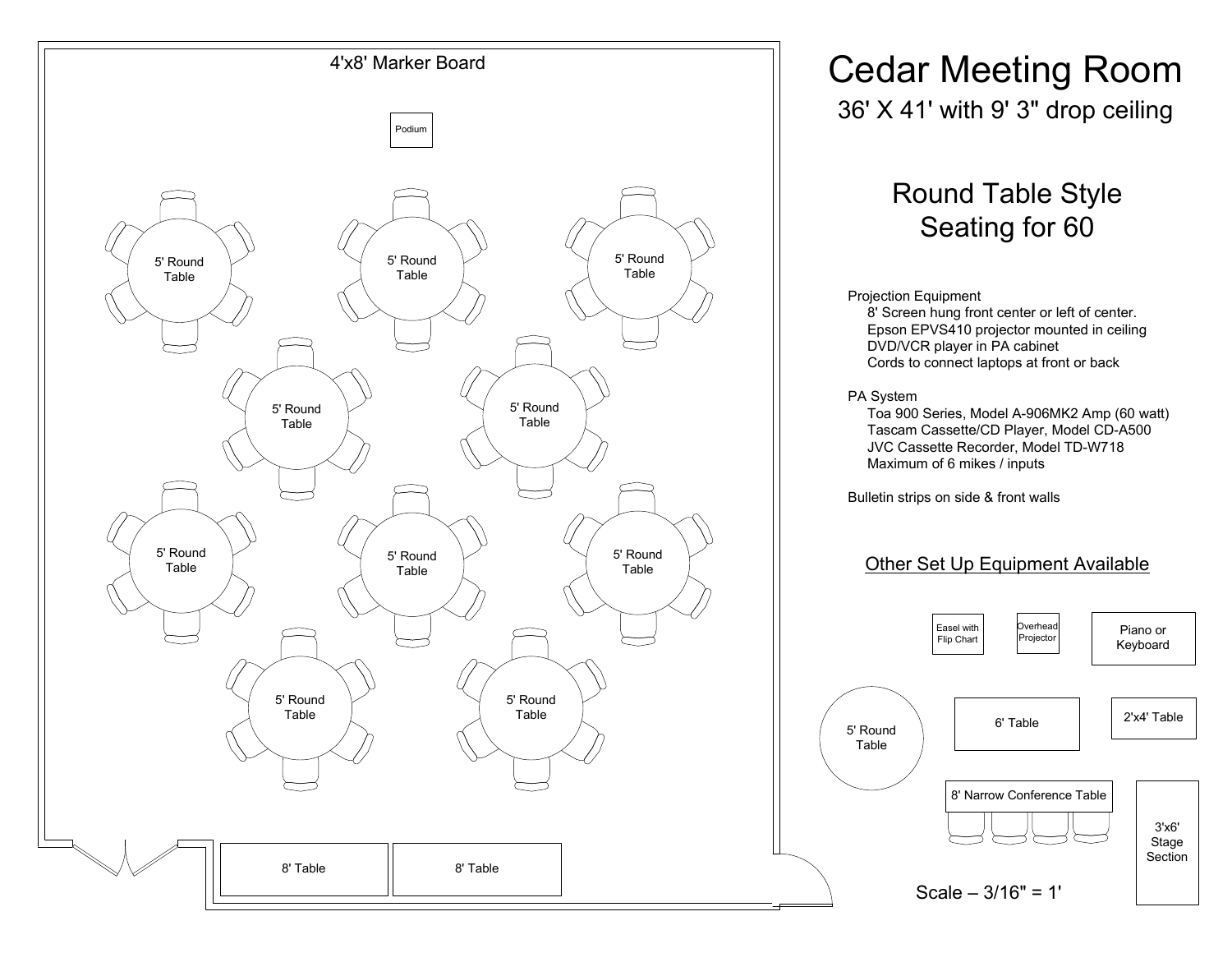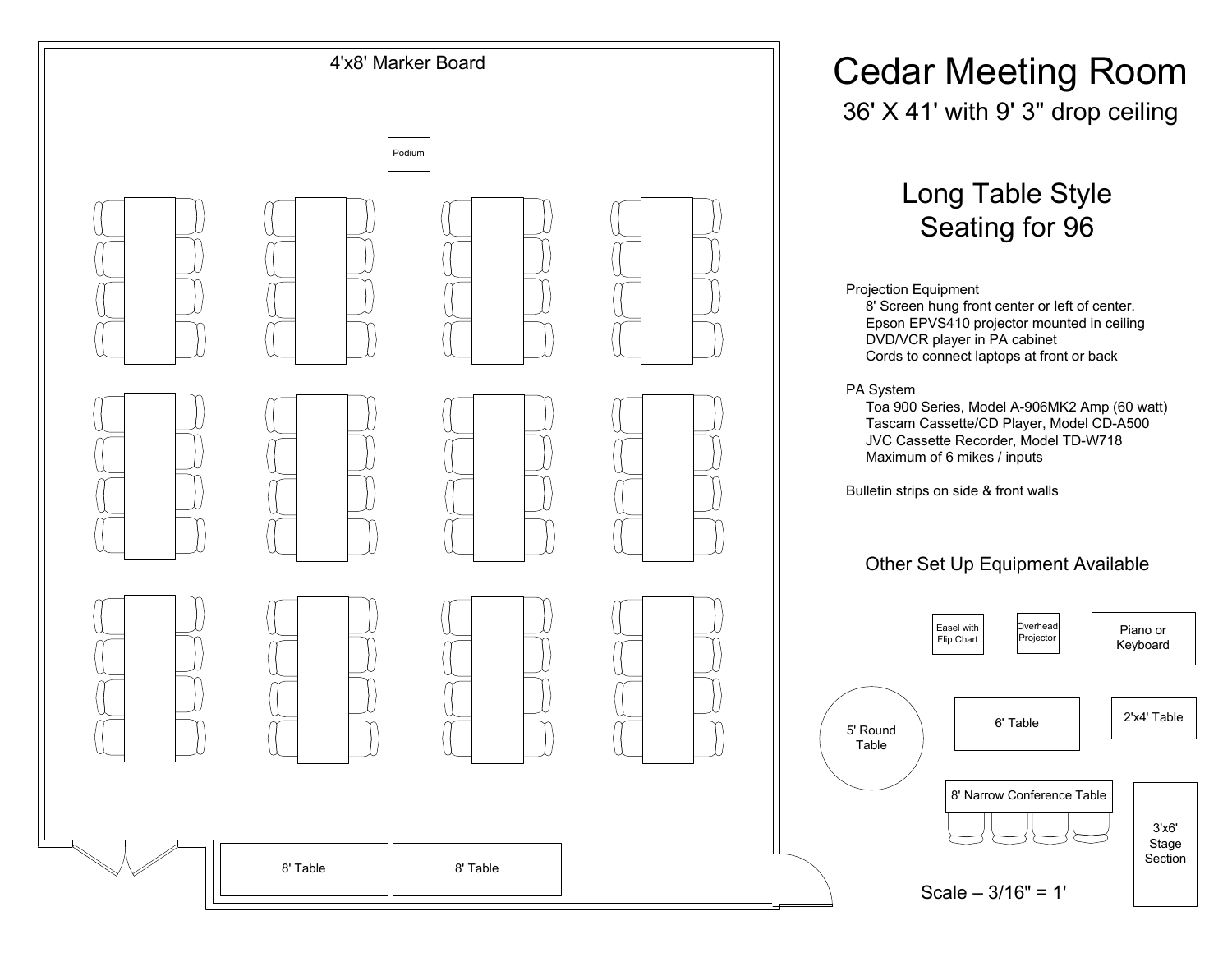

## 36' X 41' with 9' 3" drop ceiling

## Circle Style

 Double Open (As Pictured) - <sup>60</sup> Double closed - <sup>80</sup> Single Open - <sup>35</sup> Single Closed - <sup>50</sup>

Projection Equipment

 8' Screen hung front center or left of center. Epson EPVS410 projector mounted in ceilingDVD/VCR player in PA cabinetCords to connect laptops at front or back

PA System

 Toa 900 Series, Model A-906MK2 Amp (60 watt)Tascam Cassette/CD Player, Model CD-A500JVC Cassette Recorder, Model TD-W718Maximum of 6 mikes / inputs

Bulletin strips on side & front walls